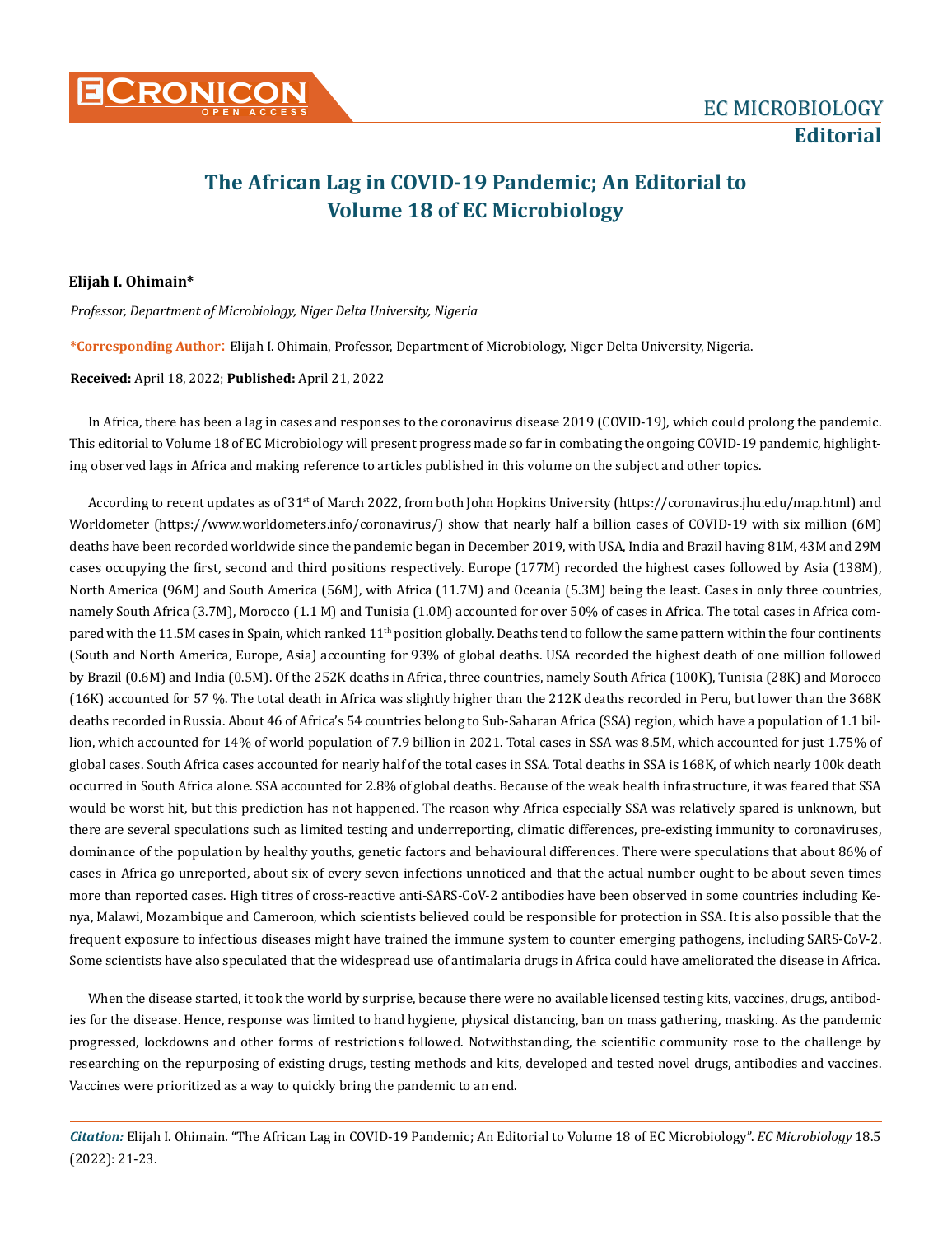As of July 2020, i.e. about seven months into the pandemic, World Health Organization (WHO) announced 166 candidate vaccines in development, most of which were in preclinical stages. However, six vaccine candidates rapidly advanced onto Phase III clinical trials. These are ChAdOx1 nCoV-19/ AZD1222 (University of Oxford/AstraZeneca, UK), BNT-162b2 mRNA (Pfizer/BioNTech, USA/Germany), mRNA-1273 (Moderna and the National Institute of Allergy and Infectious Diseases (NIAID)), PiCoVacc (Sinovac Biotech, China), Ad5 nCoV vaccine (CanSino Biologics/Beijing Institute of Biotechnology, China), and BBIBP-CorV inactivated vaccine (Sinopharm, China). Apart from the vaccine that was produced via the traditional inactivated whole virus (Sinovac Biotech, Sinopharm), the other leading vaccines were produced via innovative technologies including adenovirus vector (AstraZeneca, CanSino) and mRNA (Moderna and Pfizer). The is the first time that mRNA technology was used for the production of vaccines. The Pfizer mRNA vaccine got regulatory approval within a year, which is unprecedented. As soon as the virus sequence was released in January 2020, Pfizer developed their vaccines and commenced preclinical studies within the same month. They carried out overlapping clinical trials, Phase I/II in April, Phase II/III in July and obtained approval (US, EU, UK, WHO) for emergency use in December. As research continued, the landscape of vaccines increased and by December 2020, at least 10 vaccine candidates have commenced Phase III clinical trials. Mass vaccination commenced on 8 December 2020. As of June 2021, only 10% of the world was fully vaccinated with any of the approved 20 vaccine candidates, while vaccinations in Africa was less than 1%. At this same time, China was vaccinating a staggering 20 million people a day and successfully administered more than 1 billion doses cumulatively.

The vaccine strategy was faced with several challenges. Rich nations particularly UK, EU, US, Canada, Australia and Japan pre-ordered most of the available doses ahead of licensure. There was vaccine nationalism causing unequal distribution, with Africa lagging behind. Lack of cold chain infrastructure in SSA limited the use of vaccines especially the mRNA vaccines that require ultra-freezers. Moderna mRNA vaccines require -20°C while Pfizer vaccines require -70°C for storage. This is where other vaccines have the advantage of storage at fridge temperatures including Oxford/AstraZeneca, Sputnik V, Johnson and Johnson, Novavax. Because of huge research costs, researchers in Africa were unable to develop home-grown vaccines. The WHO coordinated COVID-19 Vaccine Global Access Facility (COVAX), which comprise of 172 nations in a public-private vaccine partnership initiative, helped to pool resources that led to the supply of vaccines to poor countries including Africa. Ghana became the first country that received AstraZeneca vaccine via COVAX followed by Ivory Coast in February 2021. Other shipments followed subsequently. Conspiracy theories and antivaxx movements rose early into the pandemic, which fuelled vaccine hesitancy. Therefore, as of Sept 2021, less than 3% of the population of 12 countries in Africa (Benin, Burkina Faso, Cameroon, Democratic Republic Congo, Ethiopia, Ghana, Liberia, Mali, Nigeria, Sierra Leone, Somalia, Sudan) have received only one dose. As of 1<sup>st</sup> of April 2022, when about 65% of the world had received at least one dose of COVID-19 vaccine, only about 15% have received a dose among low-income countries. Only 11% of Africans were fully vaccinated in February 2022. For instance, Nigeria, which is the most populous country in Africa, with a population of about 200m, only 4.5% was fully vaccinated as at 1<sup>st</sup> of April 2022. It was therefore suggested that Africa requires six-fold vaccination to be able to catch up wit the rest of the world.

The situation in Seychelles was somewhat different. As of May 2021, Seychelles was among the most vaccinated country in the world with about 61.4% of the country fully vaccinated. But COVID-19 continued to increase in the following months causing deaths even among vaccinated persons, most of which we linked to pre-existing conditions. Breakthrough infections were also recorded among persons without pre-existing conditions. Vaccine induced immunity waned within six months. It became doubtful if vaccines alone are sufficient to end the pandemic. Natural immunity following infection also waned, hence reinfection cases occurred. Hence, herd immunity seems unattainable with COVID-19. Recent studies have shown that hybrid immunity is stronger than either vaccine-induced or natural immunity.

Variants emerged early in the pandemic, which undermined countermeasures including vaccines, antibodies, drugs and diagnosis. Thus, posing increased risks to public health. Variants that significantly affected countermeasures, increased transmissibility and/or disease severity were classified by WHO and Centers for Disease Control and Prevention (CDC) into Variants of Interest (VOIs) or Variants of Concern (VOCs), for purpose of global monitoring, research attention and response. Variants that have potential to undermine countermeasures or previous VOI and VOC were designated as Variants Under Monitoring (VUM) and Variants Being Monitored (VBM) by WHO

*Citation:* Elijah I. Ohimain*.* "The African Lag in COVID-19 Pandemic; An Editorial to Volume 18 of EC Microbiology". *EC Microbiology* 18.5 (2022): 21-23.

22